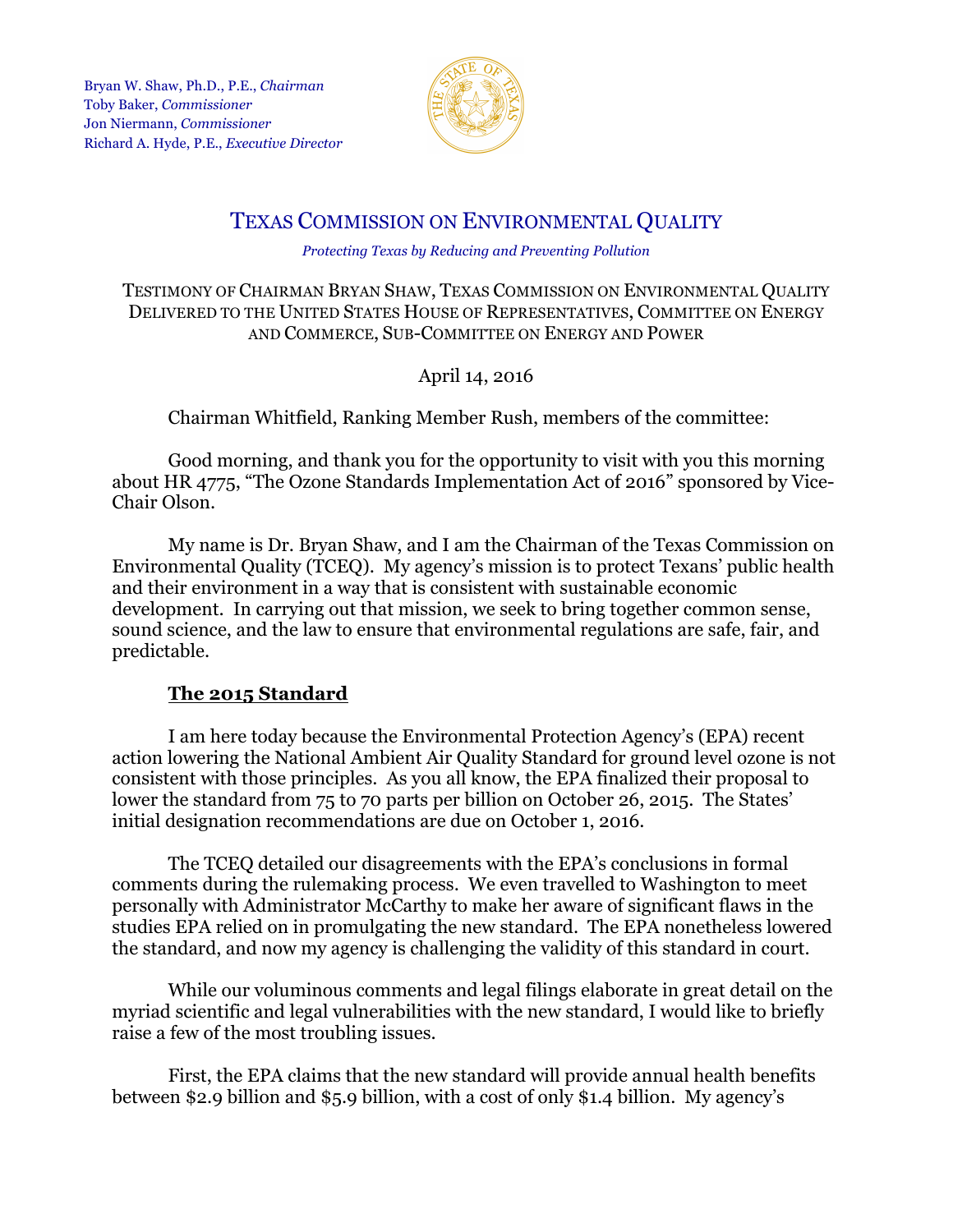analysis suggests those figures are dramatically incorrect. For example, the EPA only includes industry's costs in their analysis, not the states' or taxpayer's costs. Nor do they look at economic impacts like increased electricity costs.

Another major flaw in the EPA's analysis is their quantification of the benefits that would flow from this new standard. The EPA's own analysis show that lowering the standard even to 65 ppb will not significantly reduce asthma attacks. In addition, approximately two-thirds of the benefits the EPA claims would result from this new standard are not based on ozone reductions at all. In fact, they are based on reductions of an entirely different pollutant that is not the subject of this Rule. Specifically, the EPA reasons that in taking the actions necessitated by this standard, states will also lower levels of fine particulate matter, or  $PM_{2.5}$ . The flaw in that reasoning is that, at least in Texas' case, levels of  $PM<sub>2.5</sub>$  are already below the standard set by the EPA. Chief Justice Roberts recently questioned this practice when the EPA's Mercury and Air Toxics Standard was reviewed and rejected by the Supreme Court. While the Court ultimately rejected the rule on other grounds, the Chief Justice suggested that EPA's cobenefits analysis might be "an illegitimate way" of muddling the differing regulatory schemes for each pollutant under the Clean Air Act.1

## **HR 4775**

HR 4775 is a welcome step in the right direction. It seeks to defer the implementation of the new standard until 2024, and it requires the EPA to spend more time studying and reviewing scientific literature and other factors before implementing new standards.

By suspending the applicability of the new standard, this legislation will allow states to focus their limited resources on fully implementing the 2008 standard, as well as the cascade of other new and expensive regulations coming out of EPA. Especially considering the cost and the negligible health and environmental benefits embodied by the new standard, a delay in implementing this standard is helpful indeed.

More broadly, HR 4775 also seeks to make the NAAQS program, applicable to all six criteria pollutants, more efficient and effective. By lengthening the required review period from five to ten years, it will ensure the EPA does not rush to lower a given standard only to comply with a statutory deadline. Furthermore, it will give states more time to comply with previous standards before getting saddled with more stringent standards and/or facing economic or developmental sanctions for nonattainment.

I also support this legislation's addition of technological feasibility and possible adverse welfare, social, and economic effects to the list of factors the EPA can consider in revising a standard. As the Act is currently written and interpreted by the Supreme Court, the EPA is prohibited from considering whether or not the state of our technological capabilities would even make getting the required reductions possible.

 $\overline{a}$ <sup>1</sup> Transcript of Oral Argument at 64. Michigan v. EPA, No. 14-46 U.S. (2015).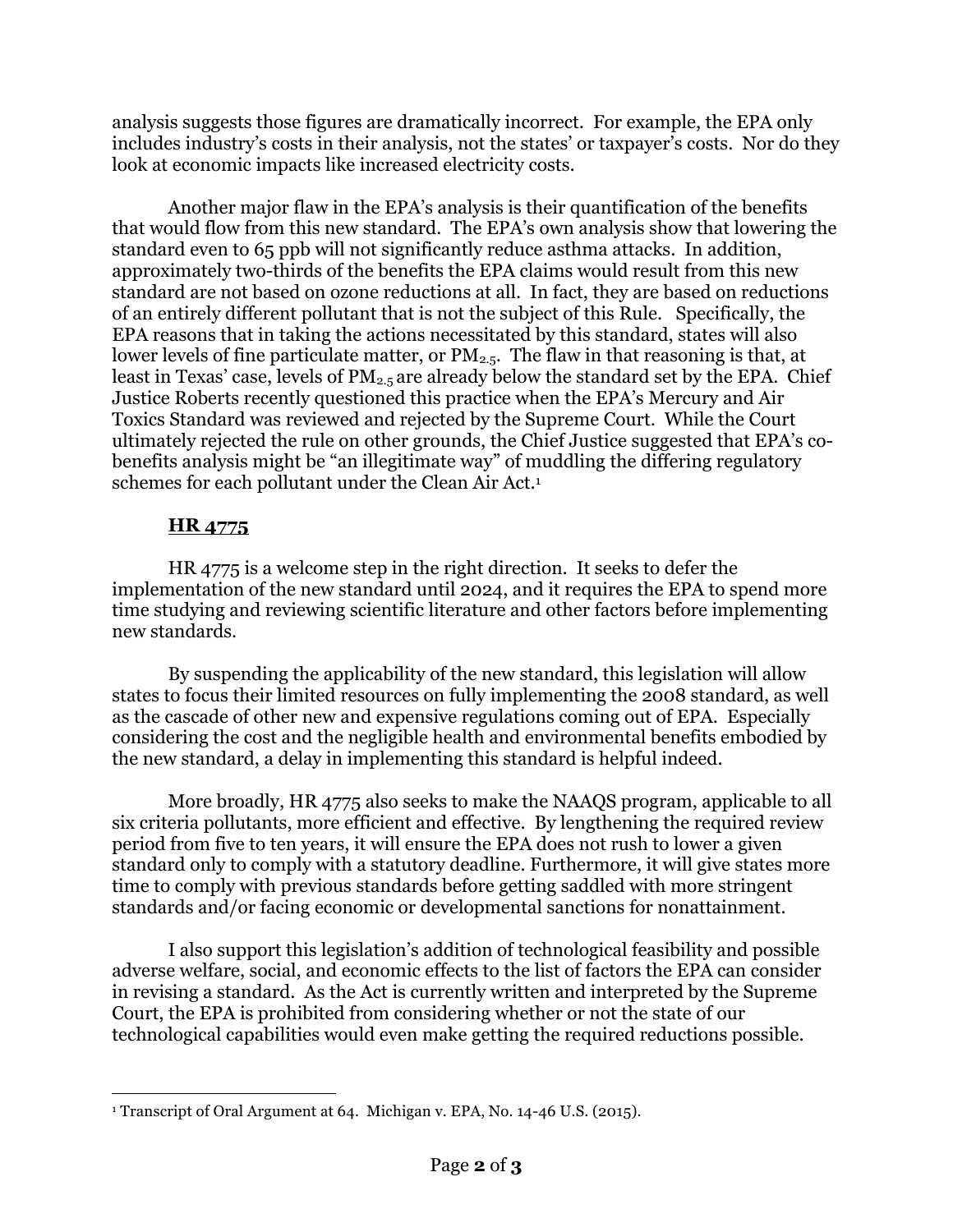Put simply, the EPA could require states to make reductions that are literally impossible to achieve.

The Act's requirement that the EPA ignore technological and economic considerations might have made sense forty years ago when it was initially passed. However, pollution levels have been lowered to such a degree that the law of diminishing returns has made it more and more difficult to continue to reduce pollutant levels at all, much less in a way that is not burdensome economically.

Finally, HR 4775's directive to the EPA to begin timely issuance of implementing regulations and guidance solves a major issue that often confronts states like Texas. Without this protection, the EPA can, and does, require states to develop and propose new standards before the EPA itself has given states specific guidance for the standard's implementation.

There is some language in the bill that I bring to your attention as potentially problematic, and that I discuss in more detail in my written comments to the subcommittee. For example, the term "not later than" in Section 2, subsection(a)(1) would allow states to submit designation recommendations to the EPA before October 2024, which could become a source of confusion due to differing designation, implementation, and attainment dates across the country. At the same time, I am cognizant of the fact that that was not the intent of this legislation, and I look forward to working with the members of the subcommittee to avoid any confusion.

I understand how charged the issue of air quality regulation can be, so I appreciate Vice-Chair Olson's efforts to streamline this process.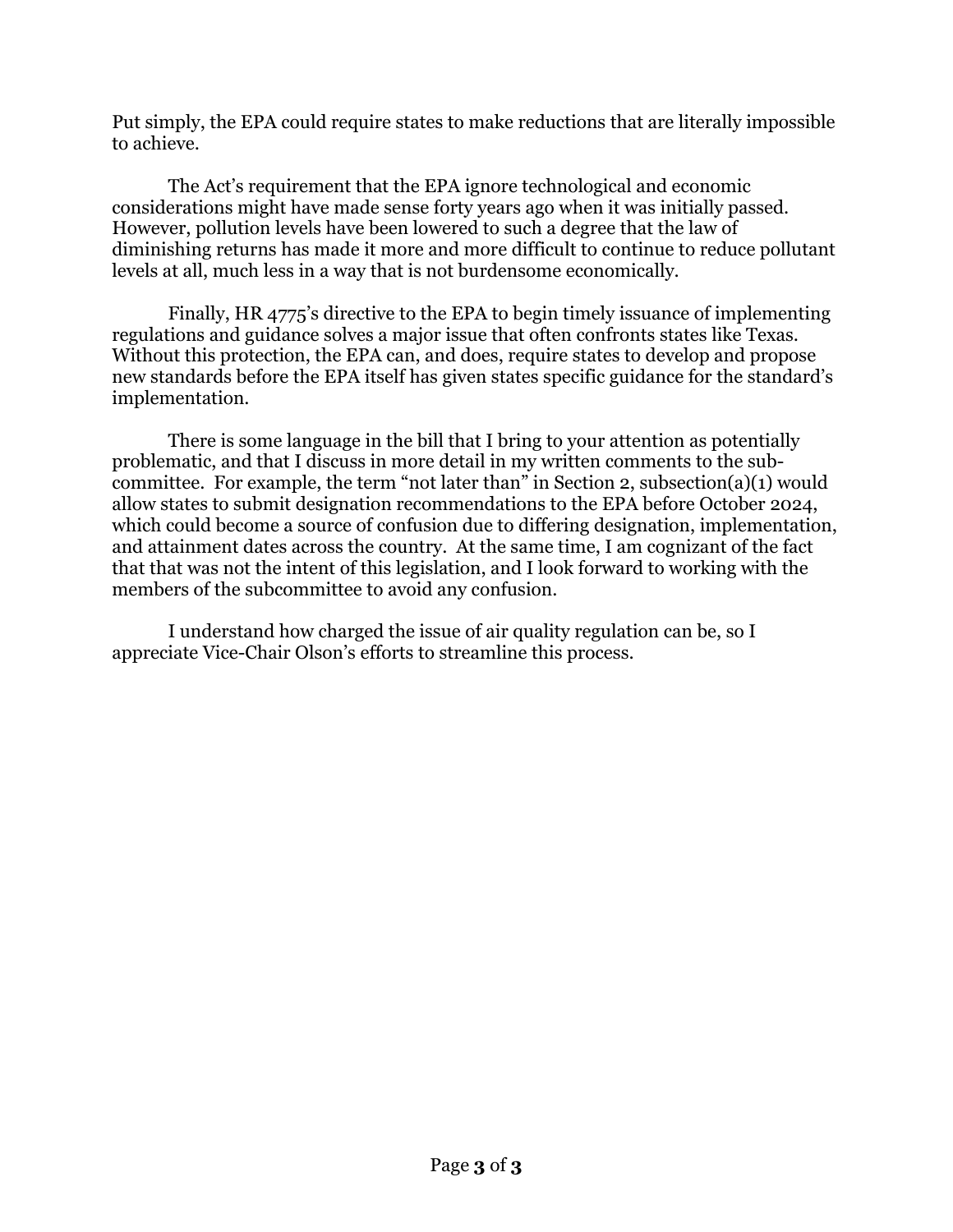## **Comments on Draft Federal Legislation: H.R. 4775 by Rep. Olson**

#### Section 2, subsection (a)(1), Page 2, lines 1-2:

The language "not later than" would not prevent states submitting designations to EPA earlier than October 26, 2024, which could create confusion and differing designation dates, implementation dates, and attainment dates across the country, since the same language appears in subsection (a)(2). EPA would not be prohibited from (and might be required to) act on earlier submissions. This could result in transport reductions being required from states that have not been designated yet that potentially impact states that chose to submit designations earlier than the specified date. Suggested fix: change the phrase "not later than" to "no earlier than."

#### Section 2, subsection (b), page 3, line 3:

This section of the draft bill specifies that the 2015 ozone standards shall not apply to the review and disposition of a "preconstruction permit" application if specified criteria are met. "Preconstruction permit" application is defined in section 4 of this bill to mean a permit that is required under part C or part D of title I of the Clean Air Act (i.e., PSD and NNSR permits for major stationary sources). However, EPA interprets FCAA, §110 to also require that preconstruction permits be obtained from minor sources. Because the draft bill does not address applicability for minor sources, the 2015 ozone standard would apply to preconstruction permitting for those sources, while major stationary sources could be exempt. Also, when you read this section together with the definition in section 4, we think that it means that any new or modified source subject to major NSR (PSD or nonattainment) permitting requirements would not be subject to the 2015 standard, including in the case of PSD, a modeling analysis of whether they meet the new standard. This would mean that we would only be looking at the older 75 ppb standard for those sources. We are not sure if this is what was intended by the bill and it would be different from how we have conducted permit reviews during previous standard transitions. It would also mean that we would not be conducting a nonattainment review for any area that might be designated nonattainment under the new standard, nor would we be requiring lower major source thresholds or higher offset ratios for any area that is potentially a higher nonattainment classification under the new standard – we believe that this was the intention of the bill.

## Section 2, subsection (b), page 3, line 6:

One of the criteria for determining whether the 2015 ozone standard does not apply to the requirement for a "preconstruction permit" is that the application has been determined to be "complete" on or before the date of promulgation of the final designation. Completeness criteria is not specified by the draft language.

## Section 3, subsection  $(e)(4)$ , page 8, lines  $7-15$ :

As discussed above, "preconstruction permit" application is defined to mean a permit that is required under part C or part D of title I of the Clean Air Act (i.e., PSD and NNSR permits for major stationary sources). However, EPA interprets FCAA, §110 to also require that preconstruction permits be obtained from minor sources. Because the draft bill does not address applicability for minor sources, the 2015 ozone standard